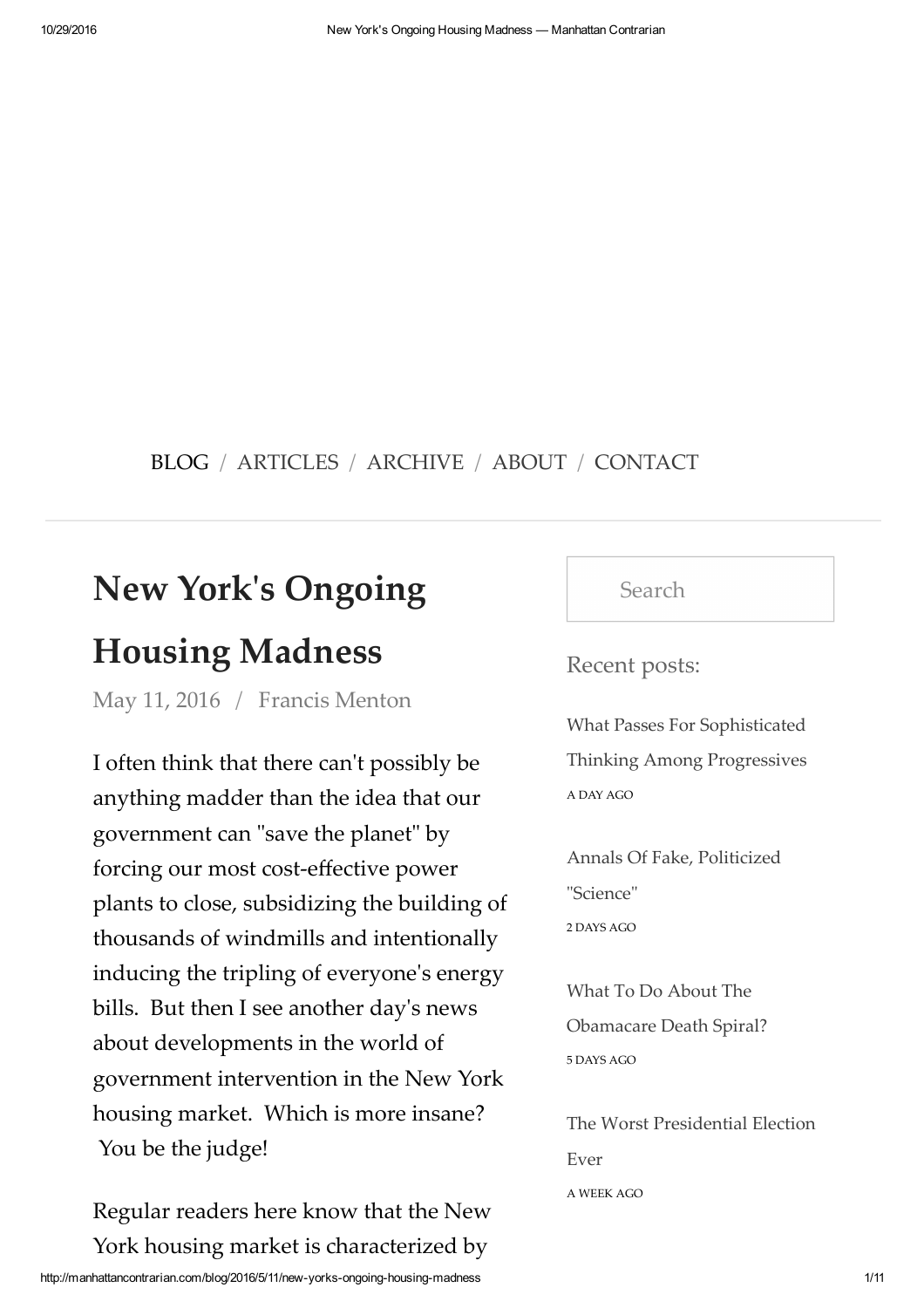vast distortions arising from large amounts of subsidized public housing plus a rentregulation regime that covers about half of private rental apartments. Many of the rents in the regulated apartments over time come to diverge significantly from market rents, causing landlords to have strong incentives to induce the regulated-rent tenants to leave, and thus in turn causing ongoing conflict and acrimony between the landlords and the tenants. Just a few days ago I remarked on the obliviousness of the New York Times, when it ran a lead story supposedly discovering a new trend of landlords becoming chummy with their tenants, without noticing the obvious fact that every identified case of such chumminess involved an apartment outside the rent regulation system. Over on the regulated side, you can be very sure that the landlords and tenants are not chummy.

http://manhattancontrarian.com/blog/2016/5/11/new-yorks-ongoing-housing-madness 2/11 So yesterday comes news that Eric Schneiderman has indicted one of the larger landlords of rent-regulated buildings in Manhattan, a guy named Steve Croman. Schneiderman is that ultimate scion of Manhattan, our prepschool-progressive AG (son of long time Cahill Gordon presiding partner Irwin Schneiderman). Like all NY AGs (and probably like all AGs everywhere), Schneidermanʹs main business is trying desperately to generate headlines to keep

The Government Puts A Gigantic Lead Weight On The Scale Of This And Every Election A WEEK AGO

It Sounded So Good When They Promised To Solve All Of Our Problems A WEEK AGO

Saints? . . . Or Monsters? 2 WEEKS AGO

The Fuzzy Math Of Renewable Energy -- Part II 2 WEEKS AGO

Missing Everything Important About The Racial Wealth Divide 2 WEEKS AGO

Pay Attention To South Australia 3 WEEKS AGO

## Recommended reading:

- According to Hoyt
- The Air Vent
- Althouse
- American Thinker
- Bishop Hill
- Climate Audit
- Climate Depot
- Climate Etc.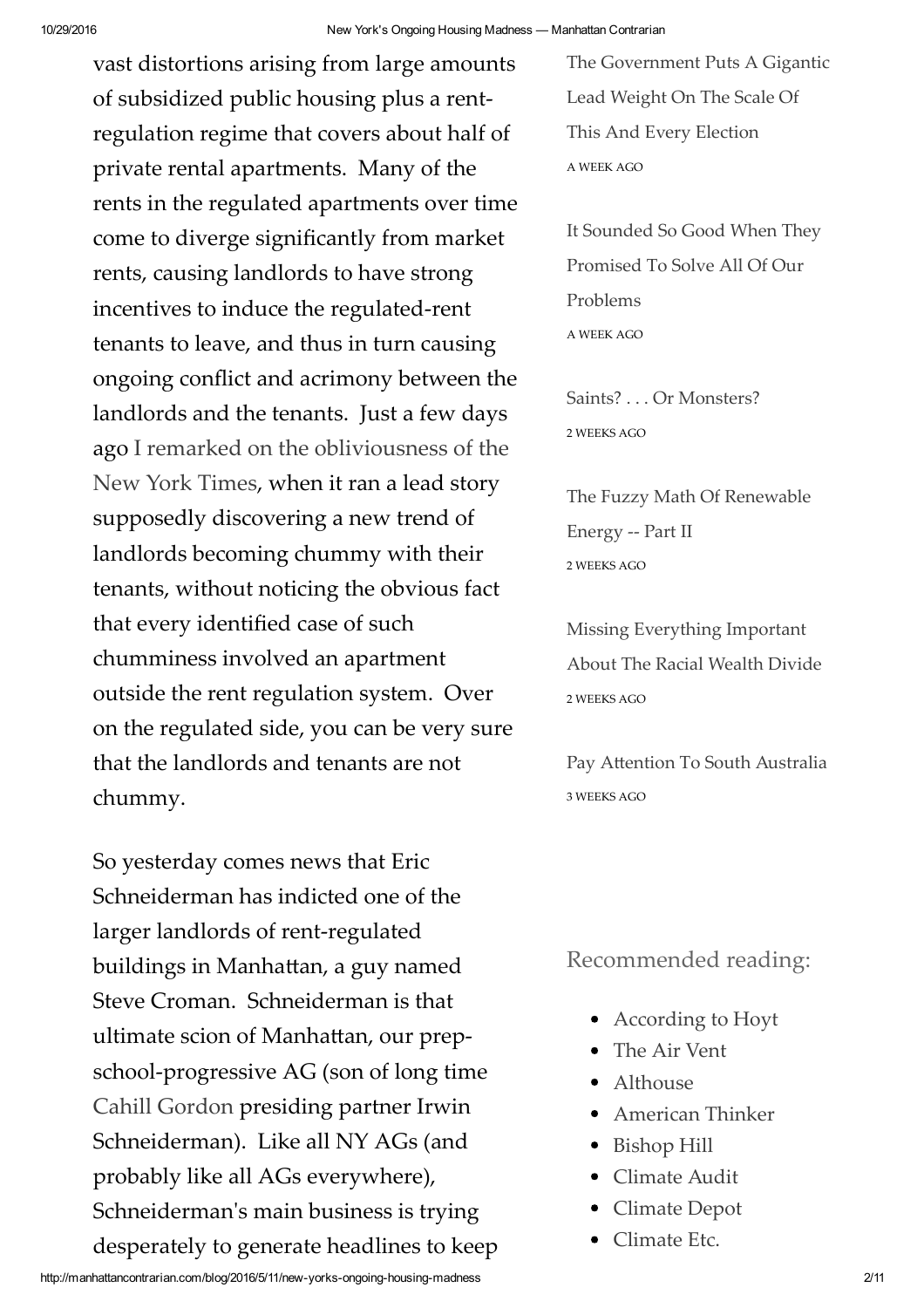himself in the news and advance his career. (Most recently he has been seen investigating Exxon Mobil for supposed "fraud" in not sufficiently toeing the government line on climate change.) And Croman? It seems that Croman has in recent years been a very aggressive buyer of older apartment buildings in Manhattan that contain large numbers of rentregulated units. The buildings are predominantly in the downtown area, including many in my own West Village neighborhood. Here is a list of well over one hundred buildings that Cromanʹs entities allegedly own.

It seems that Schneiderman has brought not just an indictment against Croman, but also a civil suit. The indictment and civil complaint do not appear to be available online, but here is the summary from the AG's press release. From the press release, the gist of the matter would appear to be "fraud" and "tenant harassment." Some of the conduct Croman is alleged to have committed against his tenants is, to put it mildly, not pretty. At the same time, there are some very strange things about the AG's two legal proceedings:

• None of the alleged "harassment" committed against tenants is the subject of the criminal indictment; instead, the "harassment" is the gravamen of the civil complaint. The

- Climate Realists
- ICECAP
- Instapundit
- JoNova
- Legal Insurrection
- Newsalert
- Power Line
- Real Clear Politics
- Red State
- Roy Spencer, Ph. D.
- Second Ave. Sagas
- Science & Environmental Policy Project
- Science & Public Policy Institute
- Tom Nelson
- The Washington Examiner
- Via Meadia: Walter Russell Meadʹs Blog
- Watts Up With That?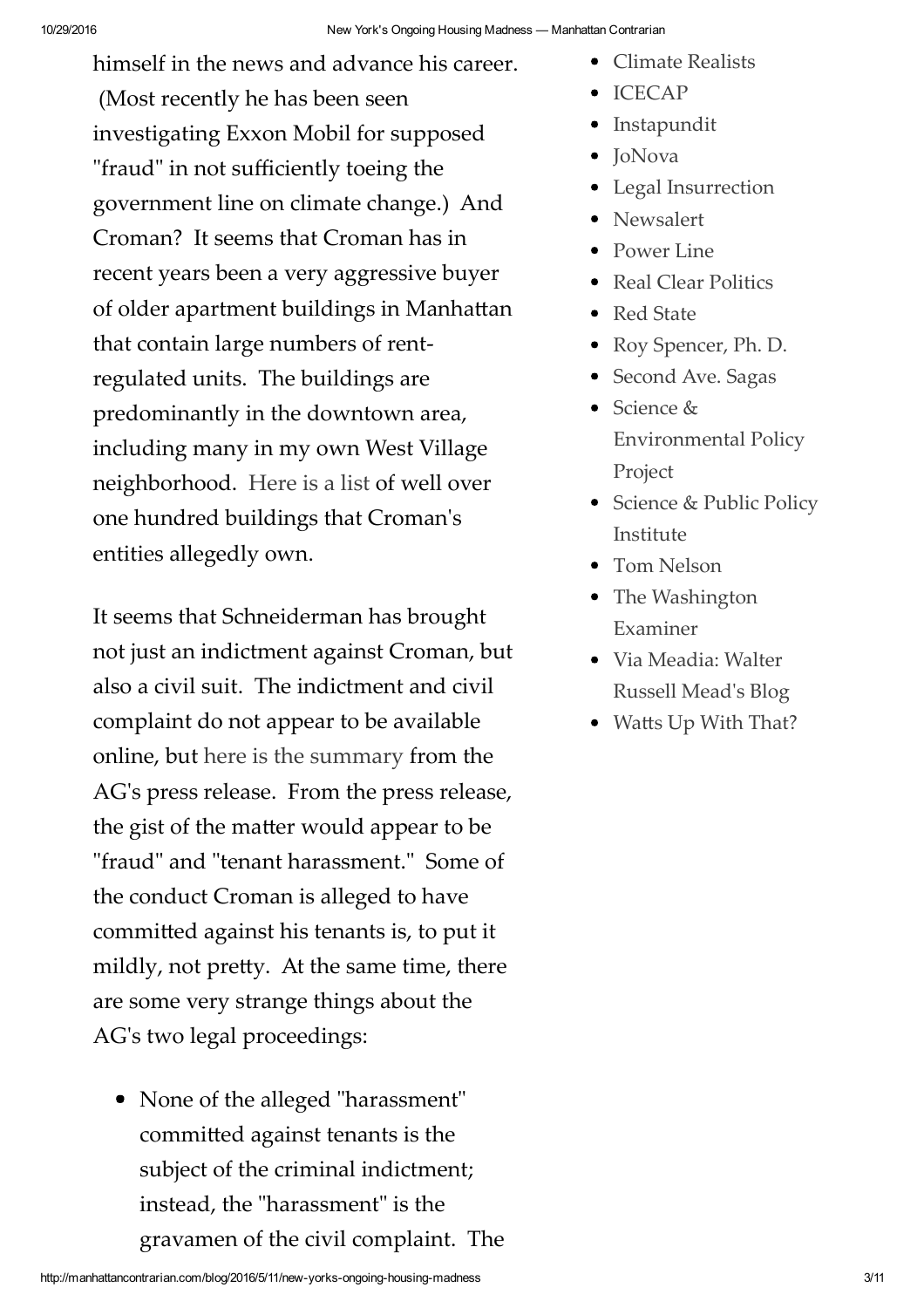subject of the indictment is alleged "bank fraud" because, in connection with some \$45 million of bank borrowings to buy buildings, *ʺCroman allegedly submitted false mortgage documents to New York Community Bank and Capital One Bank, including rent rolls that falsely reflected market rate rents for units that were actually occupied* by rent-stabilized tenants.<sup>"</sup> Funny, but I can't find any report that any of the loans is in default, or any report that there is any dispute between Croman and his lending banks. Were the alleged "false mortgage documents" doctored historical records, or were they projections (essentially, projections that the landlord would be able to induce many of the tenants to leave)? They don't say. Has it now become "fraud" to make a projection that assumes you can induce a certain number of rent-regulated tenants to leave?

• On the civil side, the main allegations of "harassment" turn out to be -- brace yourself for this -- that Croman and his agents offered his tenants money in return for their moving out. The horror! *ʺ[Croman] [h]arass[ed] tenants into surrendering their apartments—and their rights under the rent-stabilization laws—in exchange for ʹbuyouts.ʹʺ* And it gets worse: he gave his employees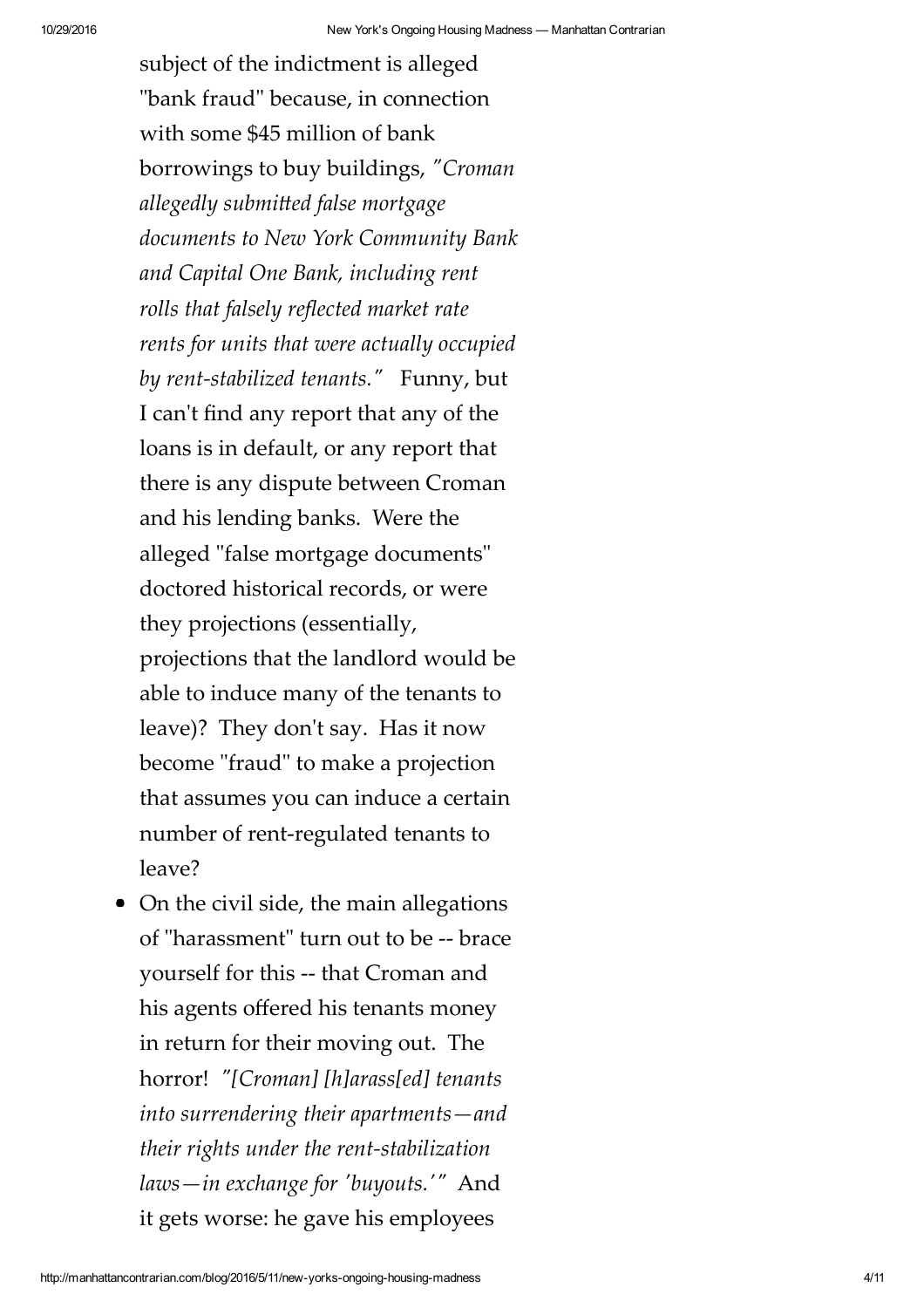incentives and bonuses if they could get tenants to agree to buyouts! *ʺ [Croman] [i]ncentiviz[ed] his employees and agents to obtain buyouts, at the expense of their other responsibilities. Employees allegedly refer to rentregulated tenants as ʹtargetsʹ and compete with each other to obtain the most buyouts.ʺ*

Now, I don't know everything that Croman may have done here, and itʹs not my purpose to stand up for him specifically. But I do find it rather telling that our very over-the-top AG, announcing the biggest "tenant harassment" case ever, could not find a single thing that Croman allegedly did in the "tenant" harassment" category that he thought was worthy of a criminal charge. And even as a civil charge, can it really be "harassment" to offer someone money to move out, even if you do it repeatedly and insistently and the amounts you offer are low? More generally, suppose that Cromanʹs "harassment" went well beyond merely offering buyouts, and that he made life difficult for tenants, such as by failing to move quickly when the heat did not work or the plumbing was leaking. Do the people who keep the rent regulation laws in place not realize that the Cromans of the world are the inevitable consequence of their efforts to create a world of perfect fairness through government decree?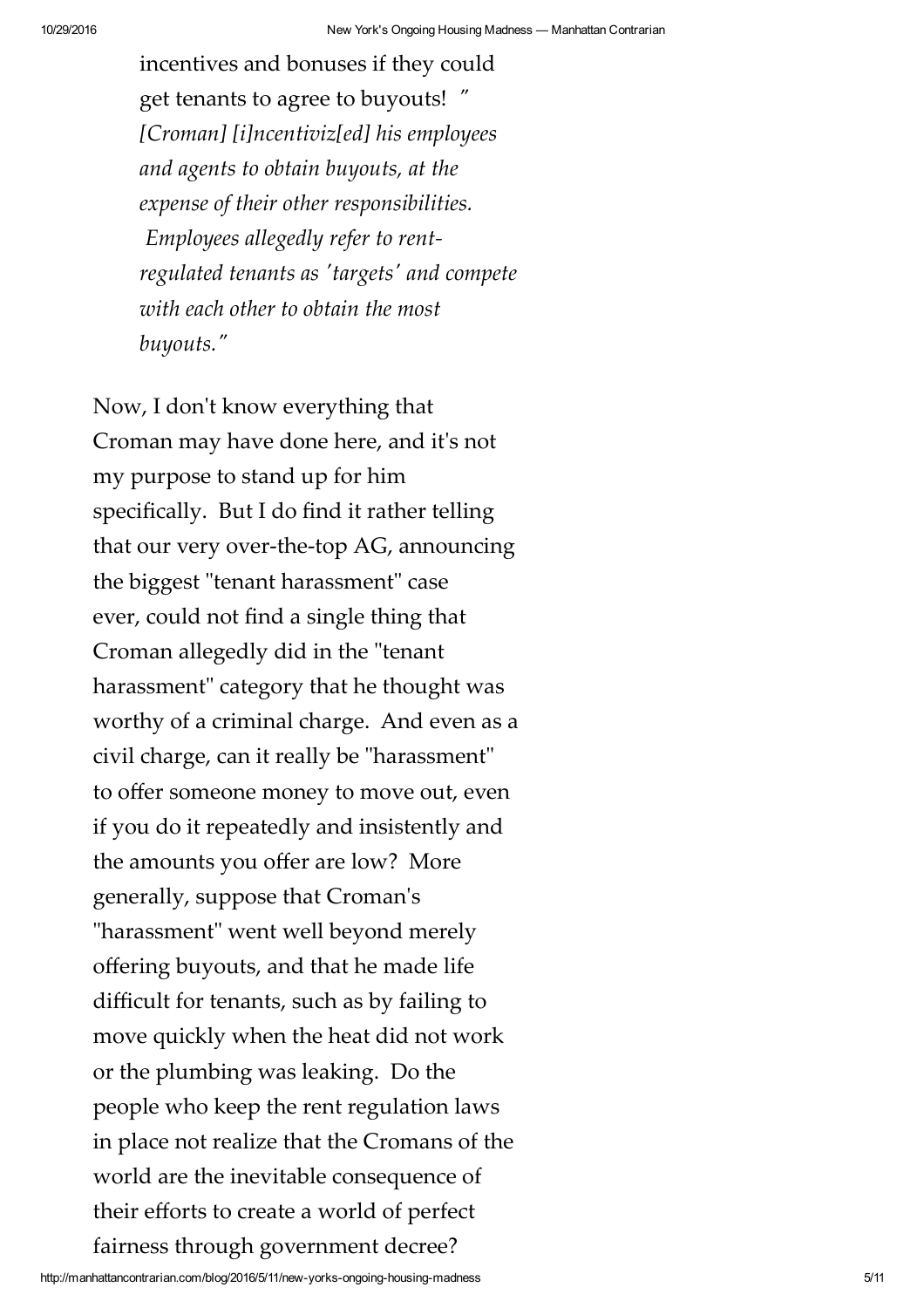Croman comes to own more than 100 buildings in lower Manhattan precisely because he is willing to pay more than competing buyers; and he can pay more than competing buyers precisely because he is willing to use more aggressive methods than others to achieve vacancies and thereby get rents up to market. And thus in the world of rent regulation the decent landlords over time get replaced by the Cromans and contentiousness and acrimony between landlords and tenants become the inevitable norm. Oh, except in the unregulated piece of the market, where the New York Times is shocked to discover that landlords and tenants are friends.

So is it possible to top the Croman phenomenon as New Yorkʹs housing madness of the week? Actually, I think I can do it. Just about a year ago I posted on a big report from the de Blasio administration, then just out, called NextGeneration NYCHA. (NYCHA is the New York City Housing Authority, operator of most of the low-income HUDsubsidized housing in the City.) Using data from the report, I described the "accelerating financial collapse" of New York's low income public housing: \$2 billion annual shortfall of rent to cover operating expenses, only partially covered by HUD subsidies, leaving a multihundred million dollar and growing annual deficit; \$16 billion of identified and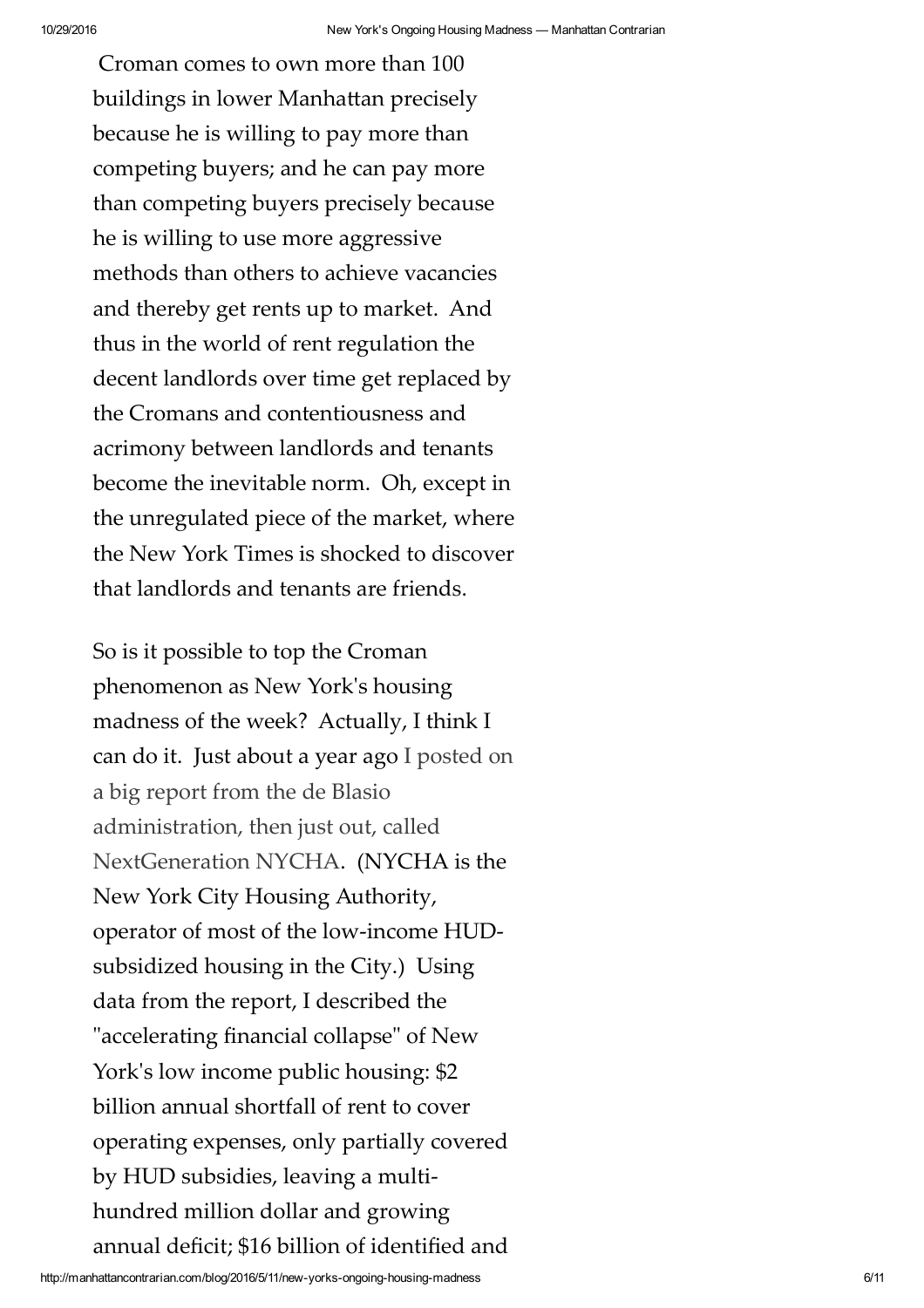unmet capital needs, with no source of funds to pay for them; zero property tax contribution to the City; hundreds of thousand of residents living on some of the world's most valuable real estate and receiving massive subsidies, yet in "poverty" with no way to escape. NYCHA had hit the inevitable terminal phase of the socialist death spiral. (The "solution" to the crisis proposed in the Cityʹs report was basically to move many of the expenses off NYCHAʹs budget and hide them in the budgets of other agencies. There has been no further word from the City on how this is going.)

So what is the housing madness of the week? We're going to build yet more lowincome public housing! From the New York Times on May 5, "500 Low-Income Apartments to Rise on Housing Authority Land":

*[T]he de Blasio administration plans to announce on Thursday that it will lease public housing land to build nearly 500 apartments for low-income tenants, most of them elderly. The apartments will be in three buildings that will rise up to 16 floors in the parking lots and grassland of housing projects in Brooklyn and the Bronx.*

Now exactly why won't these new lowincome apartments promptly enter the same inevitable socialist death spiral that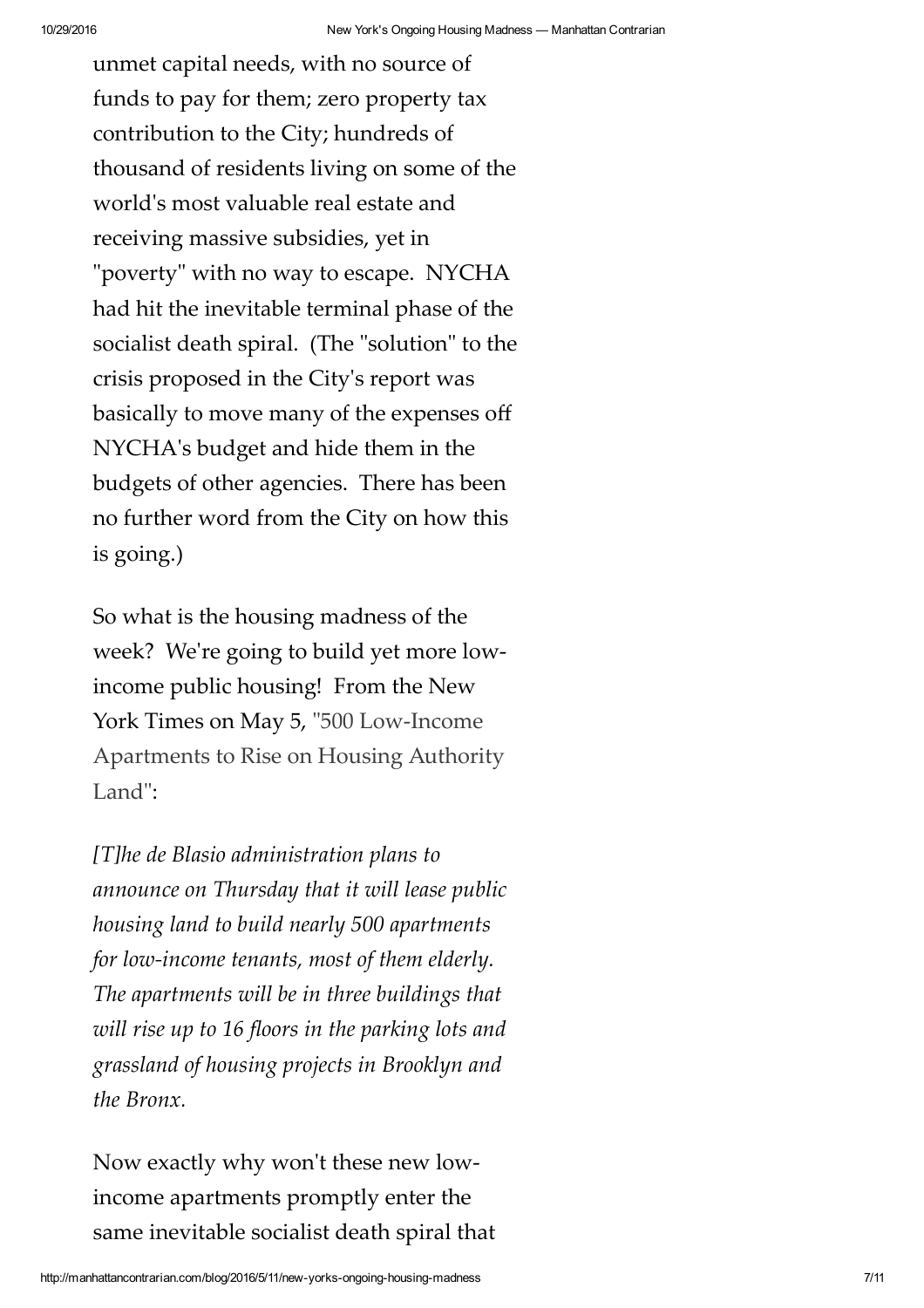has sapped the older generation of projects? The Times article gives no clues as to the financial model to be followed for the new buildings, other than to say that the City expects to "generate up to \$200 *million in fees from developers over 10 years.*" OK, but where will those fees come from? Thereʹs no chance that tenant-paid rents from such a project will cover operating costs. Therefore, they are anticipating HUD subsidies that will cover all shortfalls -- of course with enough extra to pay the \$200 million in fees plus profits for the developers -- and also of course will increase regularly over time as expenses go up, and finance capital improvements when needed, and never be subject to cuts from a skeptical Congress that figures out that the taxpayers are getting scammed. I guess that it has worked out so well thus far that it is time to double down!

UPDATE: A reader writes to provide this link to the Croman indictment. It is an extremely unenlightening document, other than to confirm that nothing about the "tenant harassment" allegations finds its way into the criminal charges.

2 Likes

Share

<sup>• 2</sup> Comments

New York, Affordable Housing, Socialist Death Spirals, Phony Prosecutions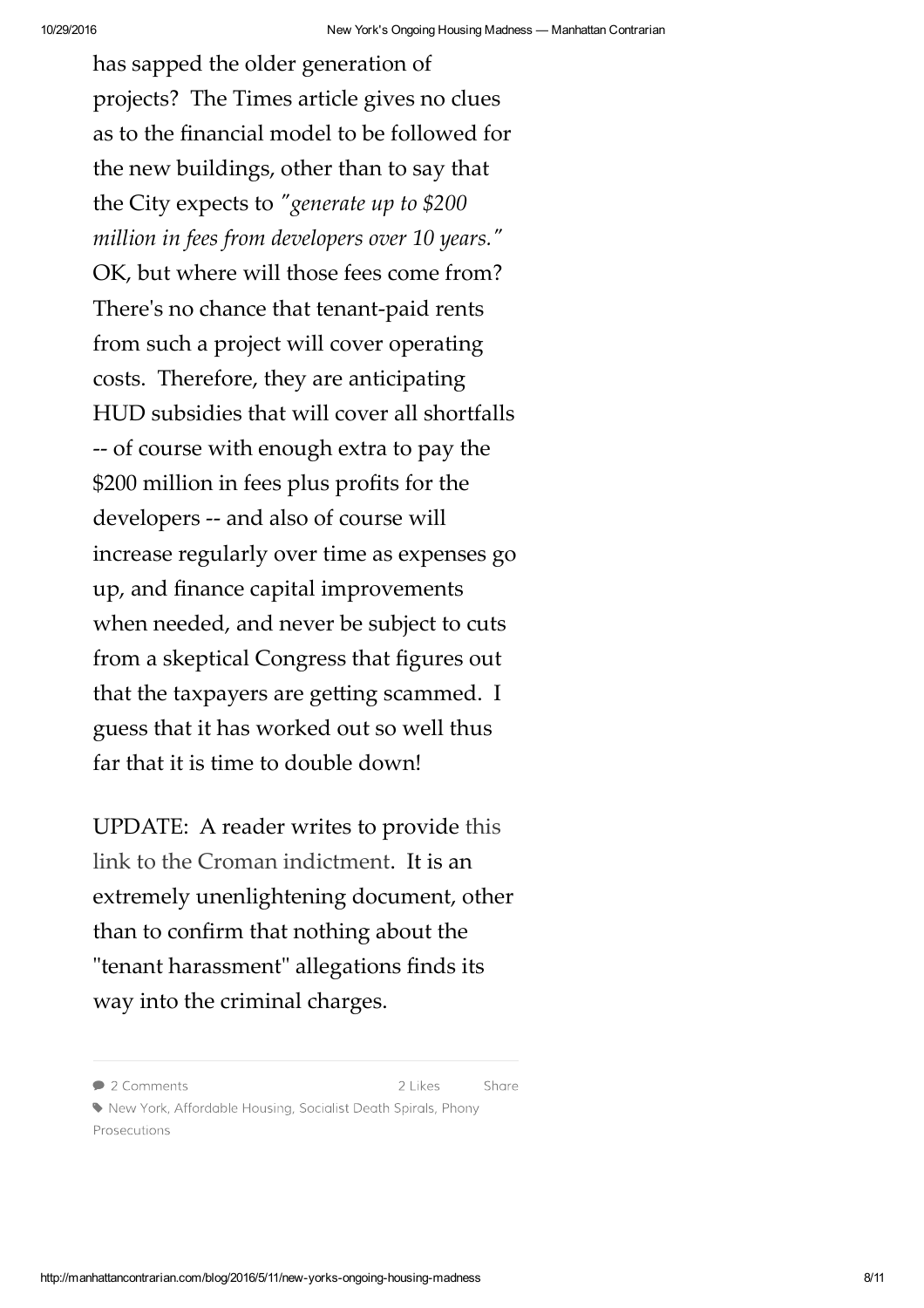« ANOTHER DAY IN GOVI ENERGY POLICY: CAN ANY





4 months ago

I look at Americaʹs Housing Crisis, which is a term to describe the astronomical rent that many of its citizen pay, to be a combination of several ailments, that have been swept under the rug for too long, and it's now coming to bite the dust of the entire nation.

First, the rampant greed of landlords comes from a limited supply of housing stock to meet an over demand, which is the result of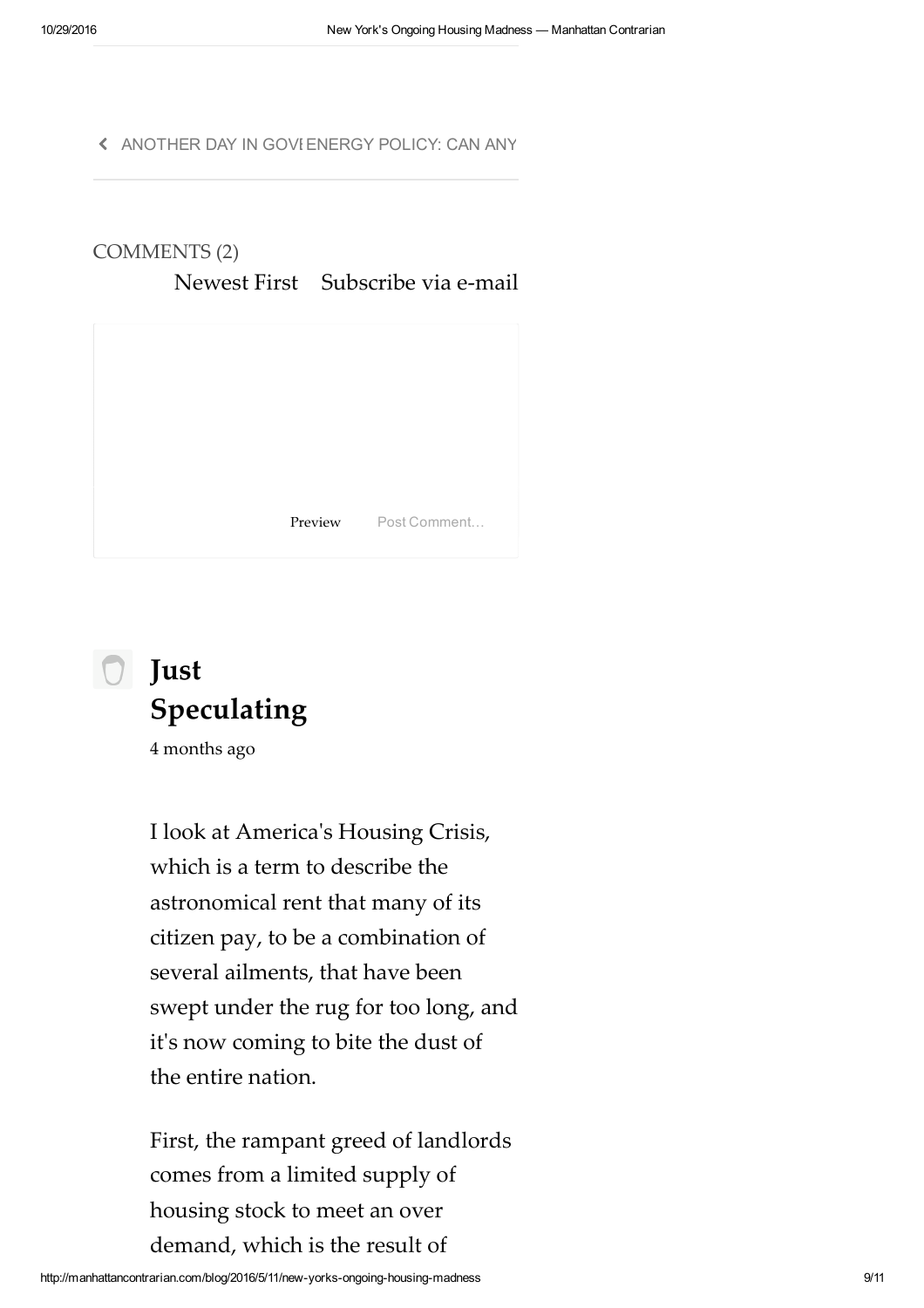demographic shifts like "White" Flight", where a certain group avoids a disparate and dysfunctional area, inhabited by another group with whom they find disagreeable. Second, is the nature of work, cosmopolitan cities offer the most employment opportunities, and one normally tries to find a livable area, in proximity to their place of employment, in order to avoid long commuting times. Third, which is similar to the preceding reason, is the ease of access to amenities like food, where consumers desire more and better choices, offering tasty and healthier fare for those who want it. All of this comes with a price, and it appears many are seeing much of their livelihood going into rent, restricting them from accessing the perks, that comes with living in a desirable area, in the 1st place.

**Ray** 5 months ago

(The "solution" to the crisis proposed in the Cityʹs report was basically to move many of the expenses off NYCHAʹs budget and hide them in the budgets of other agencies. There has been no further word from the City on how this is going.)